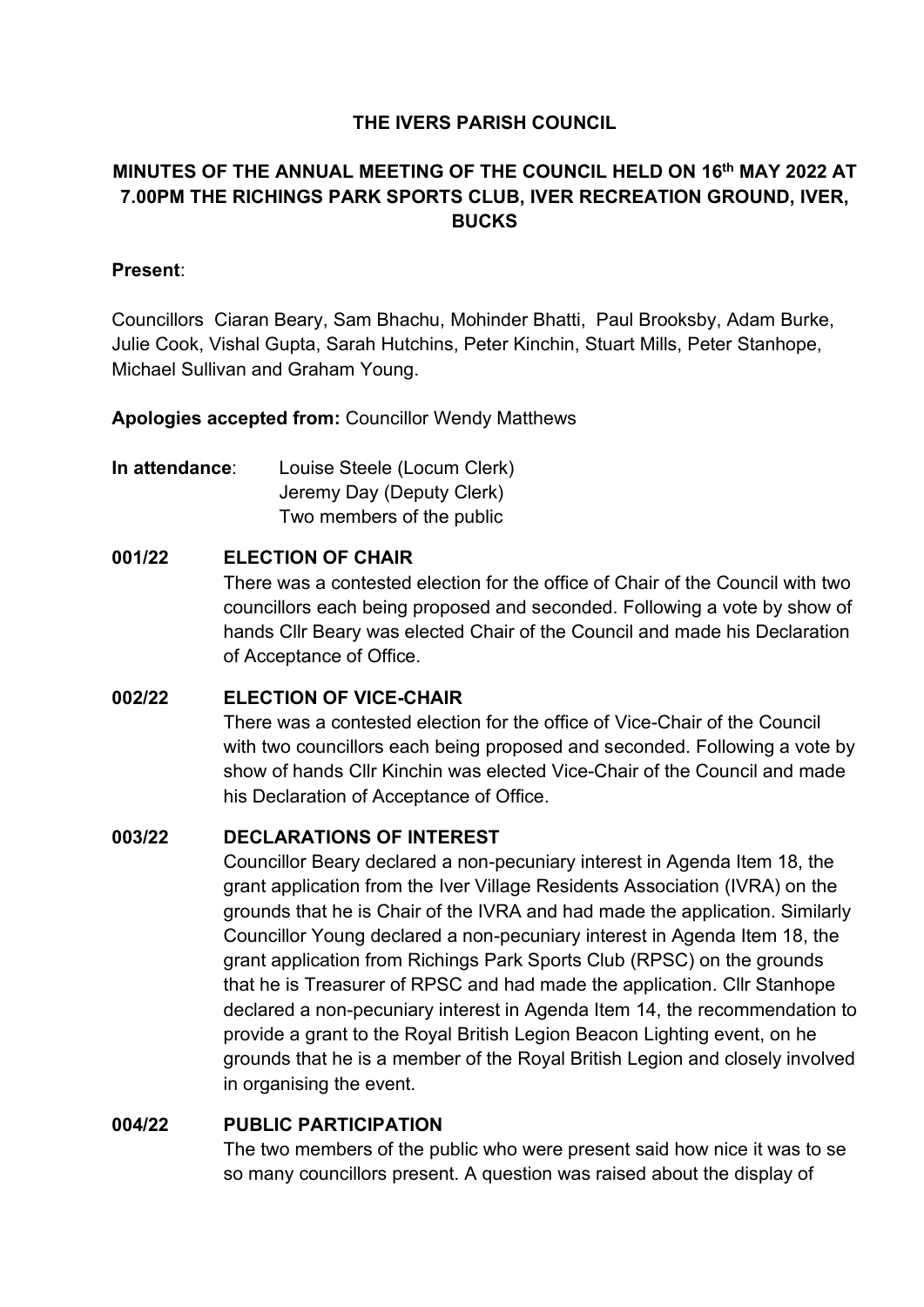meeting notices across the parish area. The Locum Clerk responded saying that she was aware that the notice was displayed on the board adjacent to the parish office in Iver Village and that she would ensure that they were displayed more widely in future.

## **005/22 CHAIR ANNOUNCEMENTS**

Cllr Beary thanked the outgoing Vice-Chair , Cllr Julie Cook, for her work in that office and welcomed Cllr Peter Kinchin to the office. Cllr Beary reflected on his experience of the last year and said that going forward he wanted the Ivers parish Council to be positive place to work and to build on positive experiences.

## **006/22 MINUTES**

### **RESOLVED** that:

The minutes of 19<sup>th</sup> April 2022 be agreed

### **007/22 SCHEME OF DELEGATION**

Members considered a Scheme of Delegation and agreed it with the following amendments:

- Addition of a paragraph 1.6 "Matters relating to the Iver Heath Recreation Ground Charity shall be subject to a separate scheme of delegation".
- Addition at paragraph 7.1 Terms of Reference of the Planning Committee of an additional point 9) "Considering and responding to any licensing matters referred by Buckinghamshire Council"
- Amendment at paragraph 7.2 to increase membership of the Facilities and Events Committee to twelve and the quorum to four.
- Amendment at paragraph 7.3 to increase membership of the Open Spaces and Highways Committee to twelve and the quorum to four.
- Addition at paragraph 8 (a) 6 of the following words at the end of the sentence: "if there is insufficient time, lawfully, to call a meeting of the Council or one of its Committees"

## **RESOLVED** that:

As amended the Scheme of Delegation be adopted.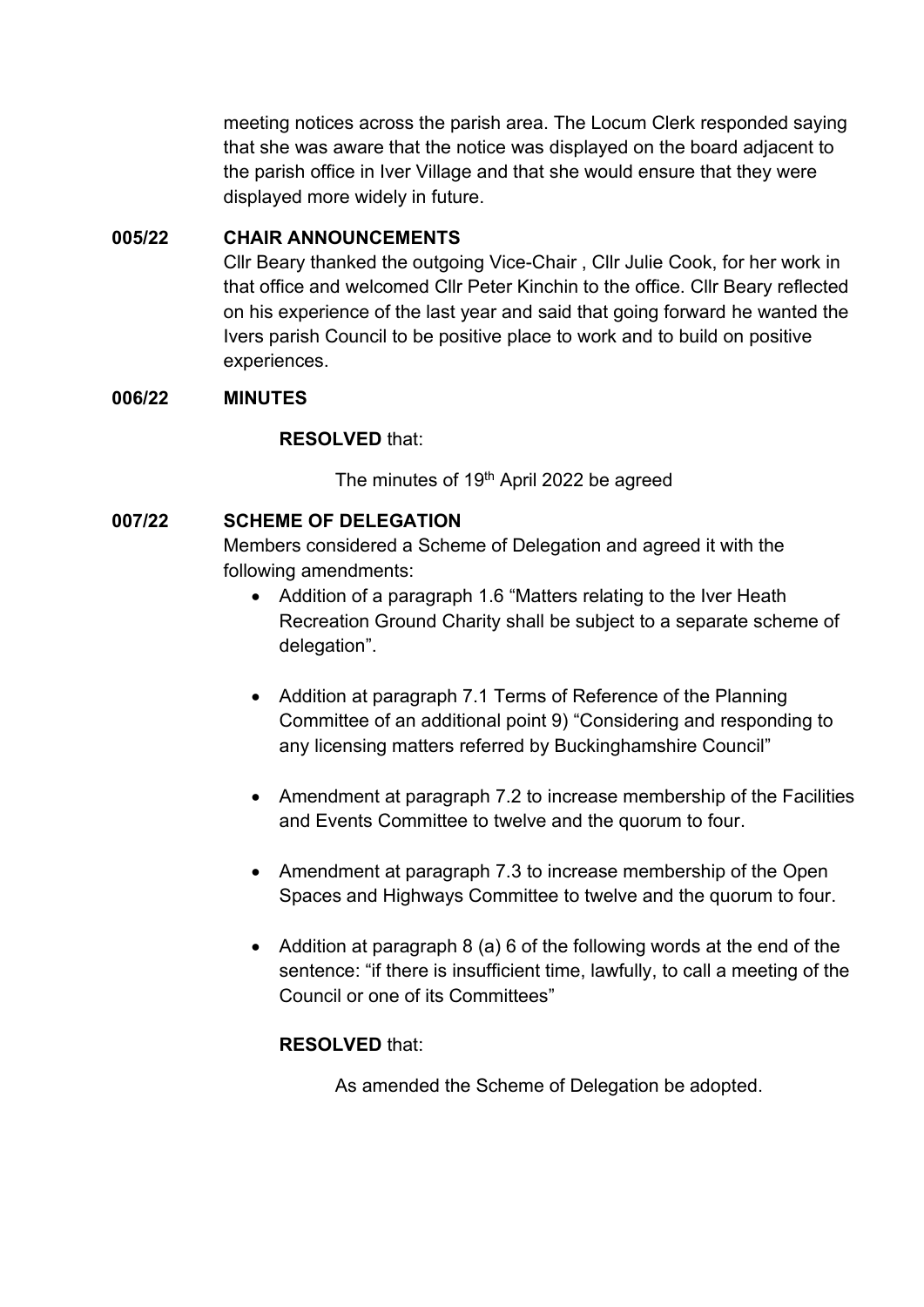#### **008/22 APPOINTMENT TO EXISTING COMMITTEES**

The following was agreed as membership of existing committees for the local government year 2022/23

#### **Facilities and Events Committee**

#### **Open Spaces and Highways Committee**

- Cllr Ciarán Beary (*ex officio*) Cllr Peter Kinchin (*ex officio*) Cllr Paul Brooksby Cllr Julie Cook Cllr Vishal Gupta Cllr Wendy Matthews Cllr Peter Stanhope Cllr Michael Sullivan Cllr Graham Young
- Cllr Ciarán Beary (*ex officio*) Cllr Peter Kinchin (*ex officio*) Cllr Sam Bhachu Cllr Mohinder Bhatti Cllr Paul Broooksby Cllr Adam Burke Cllr Julie Cook Cllr Vishal Gupta Cllr Sarah Hutchins Cllr Wendy Matthews Cllr Peter Stanhope Cllr Michael Sullivan

#### **Planning Committee**

Cllr Ciarán Beary (*ex officio*) Cllr Peter Kinchin (*ex officio*) Cllr Sam Bhachu Cllr Mohinder Bhatti Cllr Adam Burke Cllr Julie Cook Cllr Vishal Gupta Cllr Sarah Hutchins Cllr Peter Stanhope Cllr Michael Sullivan Cllr Graham Young

## **009/22 APPOINTMENT TO NEIGHBOURHOOD PLANNING COMMITTEE**

The membership of the Neighbourhood Planning Committee remained unchanged as the emerging Neighbourhood Plan approaches examination and was agreed as follows:

Cllr Ciarán Beary Cllr Julie Cook Cllr Wendy Matthews Cllr Stuart Mills Cllr Peter Stanhope

Community Members

Alan Wilson (Iver Heath RA) Graham Young (Richings Park RA)

Jim Skinner (Thorney RA)

Jan Rayner (Spiritual Sector)

Jane Griffin (Environment)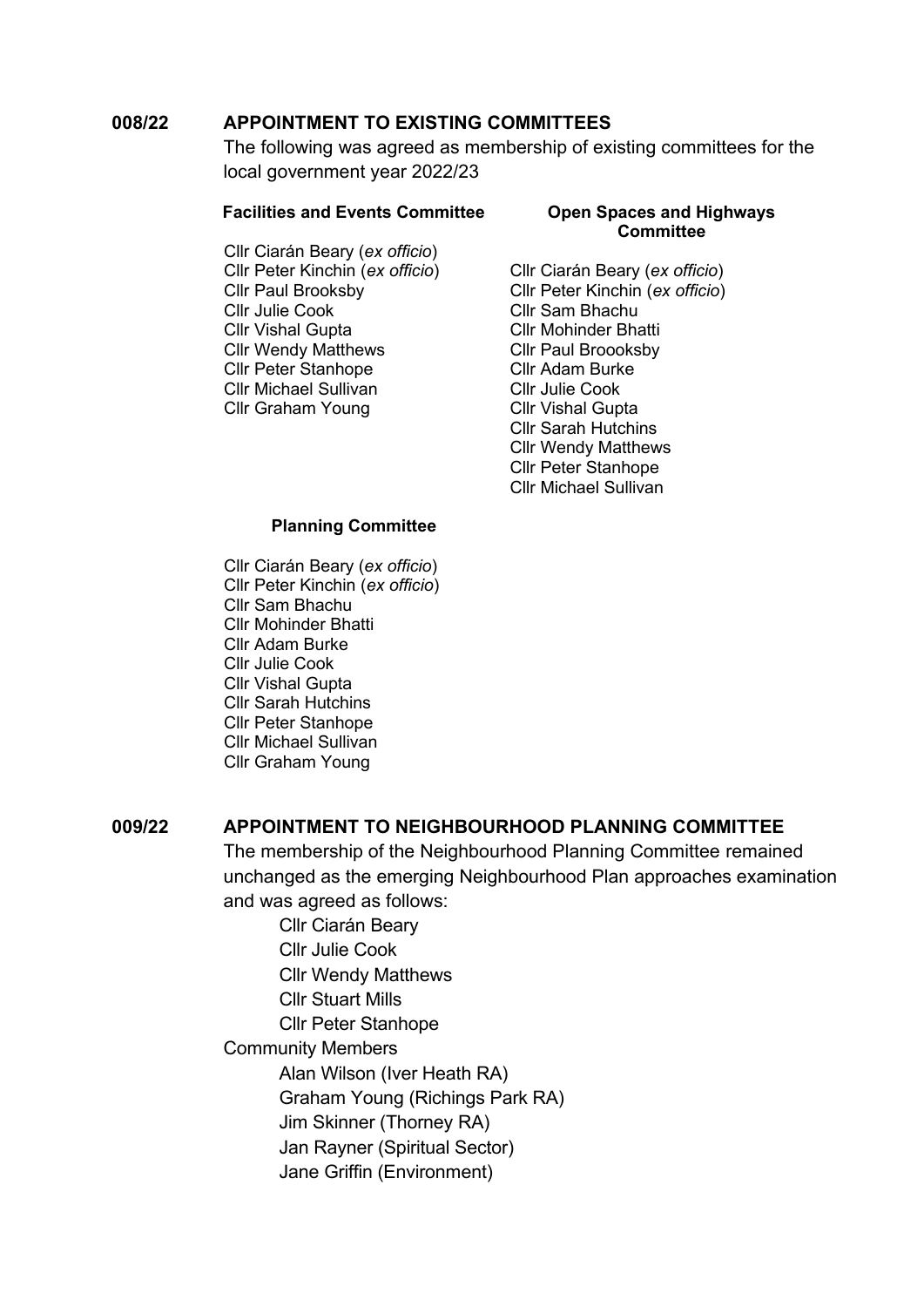Carol Gibson – nominated by committee Leigh Tugwood – nominated by committee Huw Williams – nominated by committee

## **010/22 APPOINTMENT TO NEW STAFFING COMMITTEE**

Membership of the Staffing Committee was agreed as follows: Cllr Ciarán Beary (ex officio) Cllr Peter Kinchin (ex officio) Cllr Julie Cook Cllr Vishal Gupta Cllr Sarah Hutchins Cllr Wendy Matthews Cllr Peter Stanhope Cllr Michael Sullivan Cllr Graham Young

## **011/22 EXTERNAL BODY APPOINTMENTS**

Councillor appointments to external bodies were agreed as listed in Annexe 1to these minutes.

### **012/22 APPOINTMENT OF INTERNAL AUDITOR**

#### **RESOLVED** to:

Re-appoint IAC Audit & Consultancy Ltd as the parish council's internal auditor for the Financial Year 2022/23

#### **013/22 COMMITTEE MINUTES AND REPORTS**

Councillors received the minutes of the minutes of the Extraordinary Facilities and Events Committee held on 4 May 2022 and noted the following recommendations from the Facilities & Events Committee, that:

- The Iver Village Residents Association Grant Application of up to £2,000 is submit-ted to Full Council for consideration.
- The budget for items to be provided by the Parish Council to organisers of local events, at a cost of £1,102.72, be submitted to Full Council for consideration.
- The Grant for items to be provided for the Royal British Legion Beacon Lighting Event, at a cost of £177, be submitted to Full Council for consideration.

## **014/22 COST OF LIVING INCREASE TO SALARIES 2021-22**

Councillors considered the report of the Locum Clerk.

#### It was **RESOLVED** to:

pay all staff a cost of living increase of 2% in respect of 2021/22 backdated to 1 April 2021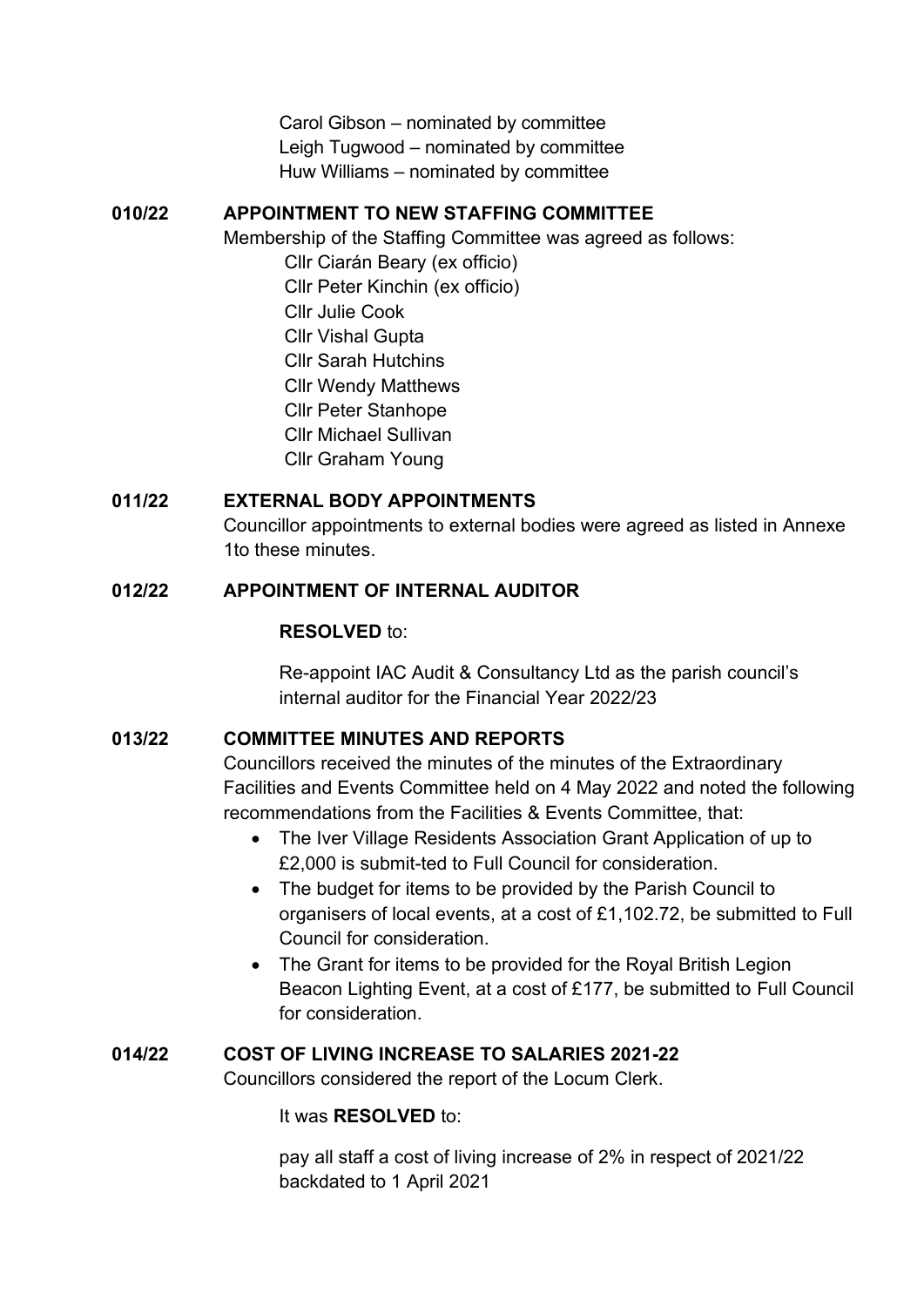## **015/22 FINANCE**

Members received the accounts for payment for April 2022. Cllr Stanhope reported that the bank reconciliations for April 2022 has not yet been completed

### **RESOLVED** that:

The accounts for payment be approved.

## **016/22 ACTION UNDER CLERKS DELEGATED AUTHORITY**

Councillors noted the action taken by the Locum Clerk, on grounds of urgency and in consultation with the Council Chair, to extend the Street Lights contract with the existing supplier for a further year. The contract, with Enerveo (formerly SSE Contracting) expired on 31 March 2022 and has been renewed at a cost for the year 2022/23 is £11,359. Last year the parish council paid £12,072.

Councillors stressed that it is important to get on and retender the contract fully..

#### **017/22 GRANT APPLICATIONS**

Councillors considered grant applications and decided upon them as indicated:

£2,000 (less £430 for "portaloos" already funded) so £1,570 was agreed as a grant to Iver Village Residents Association as funding towards a Community Picnic in the Park to celebrate the Queen's Platinum Jubilee.

£500 was agreed as a grant to Richings Park Sports Club as funding towards a Jubilee Picnic in the Park to celebrate the Queen's Platinum Jubilee.

An application from Iver Heath Residents Association for £500 towards a fund to take planning advice was declined. It was agree that the Council Chair would talk to the Chair of the Residents Association about what the Council might be able to fund if there were a specific campaign that required support.

# **018/22 LOCUM CLERK COVER**

#### **RESOLVED** that:

The contract with LGRC for the provision of a locum clerk be extended from two to three days a week.

## **019/22 COUNCILLORS' ATTENDANCE FIGURES**

Councillors considered figures for the Councillors' attendance at meetings in 2021/22. With one amendment the figures were received.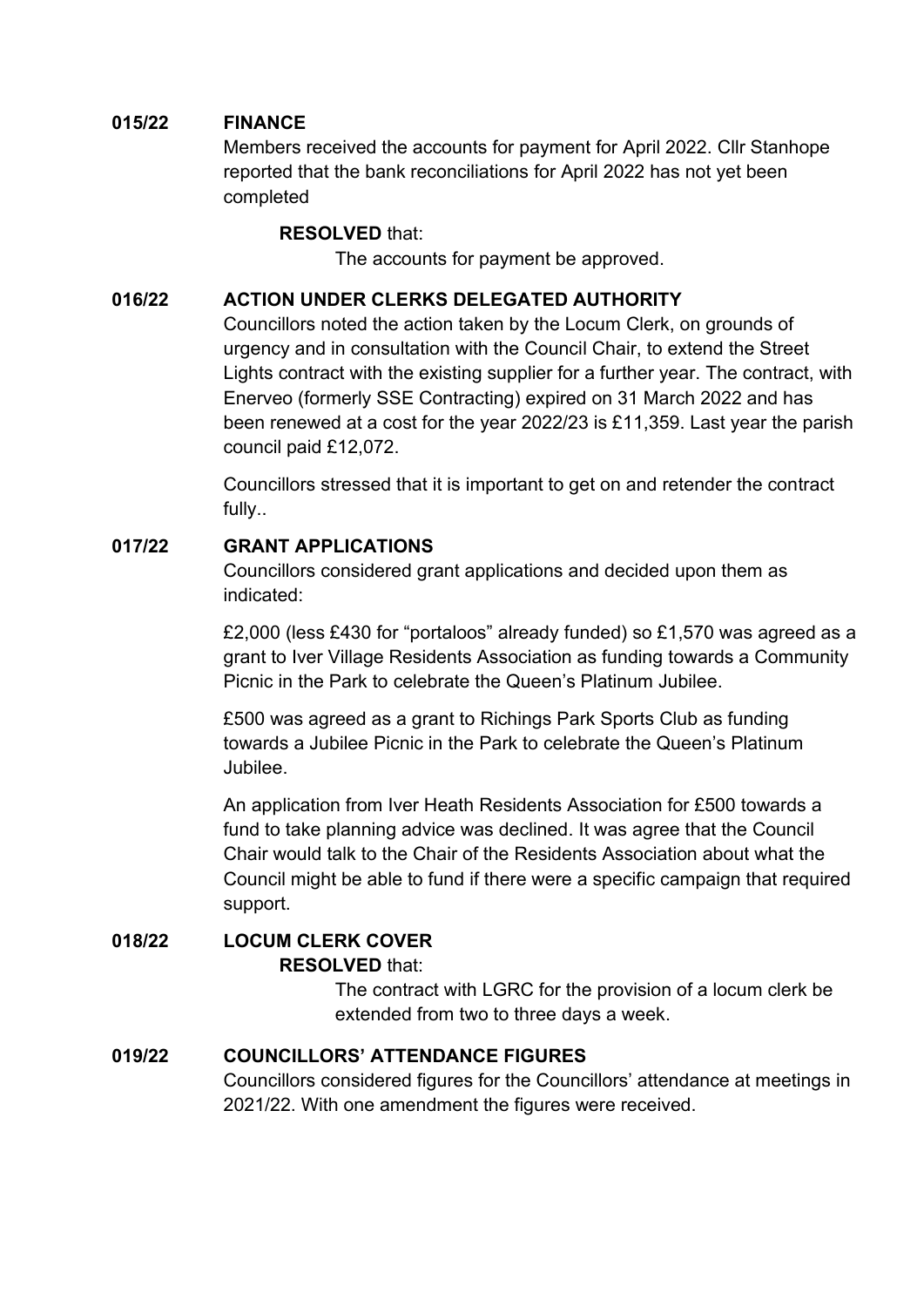# **020/22 COLNE VALLEY REGIONAL PARK – PARTNERSHIP PROPOSAL** Members considered a proposed partnership arrangement with Colne Valley Regional Park. With two amendments the agreement was accepted and is attached as Annexe 2 of these minutes.

## **021/22 EXCLUSION OF THE PRESS AND PUBLIC RESOLVED** that:

The press and public be excluded from the reminder if the meeting in accordance with the Public Bodies (Admission to Meetings) Act 1960 as matters which will be discussed are considered to be confidential

## **022/22 APPOINTMENT OF NEW CLERK**

Members received the report of the HR consultant supporting the process to recruit a new clerk and agreed that the detail be considered by the Staffing **Committee** 

The meeting ended at 8.32pm

Signed ………………………………………………………………… Chair

Date ………………………………………………….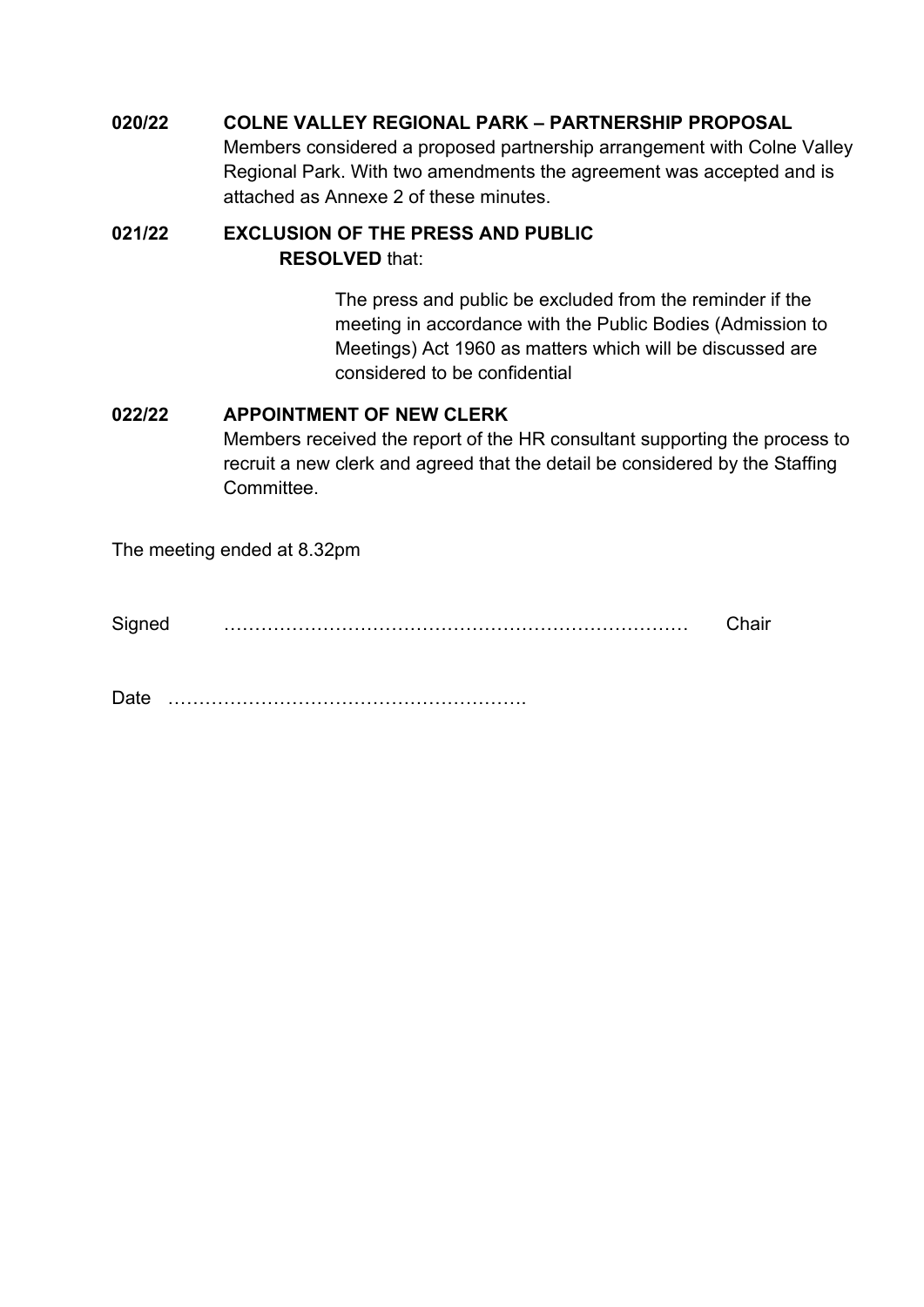#### **Annexe 1**

#### **External Body representation**

Iver Village Hall Management Committee Cllr Adam Burke

Iver Heath Village Hall Management Committee **Cllr Vishal Gupta** Cllr Peter Stanhope

Local Authorities Aircraft Noise Council Cllr Julie Cook Cllr Wendy Matthews

George Green Quarry Liaison Committee Cllr Michael Sullivan

Colne Valley Park Cllr Ciarán Beary Cllr Julie Cook

Lakeside Liaison Group Cllr Wendy Matthews

Pinewood Liaison Group **Cllr Paul Brooksby** Cllr Sarah Hutchins Cllr Julie Cook Cllr Peter Stanhope Cllr Vishal Gupta Cllr Michael Sullivan

Cemex Liaison Group Cllr Peter Kinchin Cllr Peter Stanhope

Good Neighbours Scheme Cllr Ciarán Beary

South Buckinghamshire Association of Local Councils Cllr Julie Cook Cllr Vishal Gupta Cllr Wendy Matthews Cllr Peter Stanhope

Wexham and Ivers Community Board Cllr Julie Cook Cllr Stuart Mills Cllr Peter Stanhope

#### Also

Ivers Action Group

All parish councillors are invited to attend and do so as individuals not as representatives of the parish council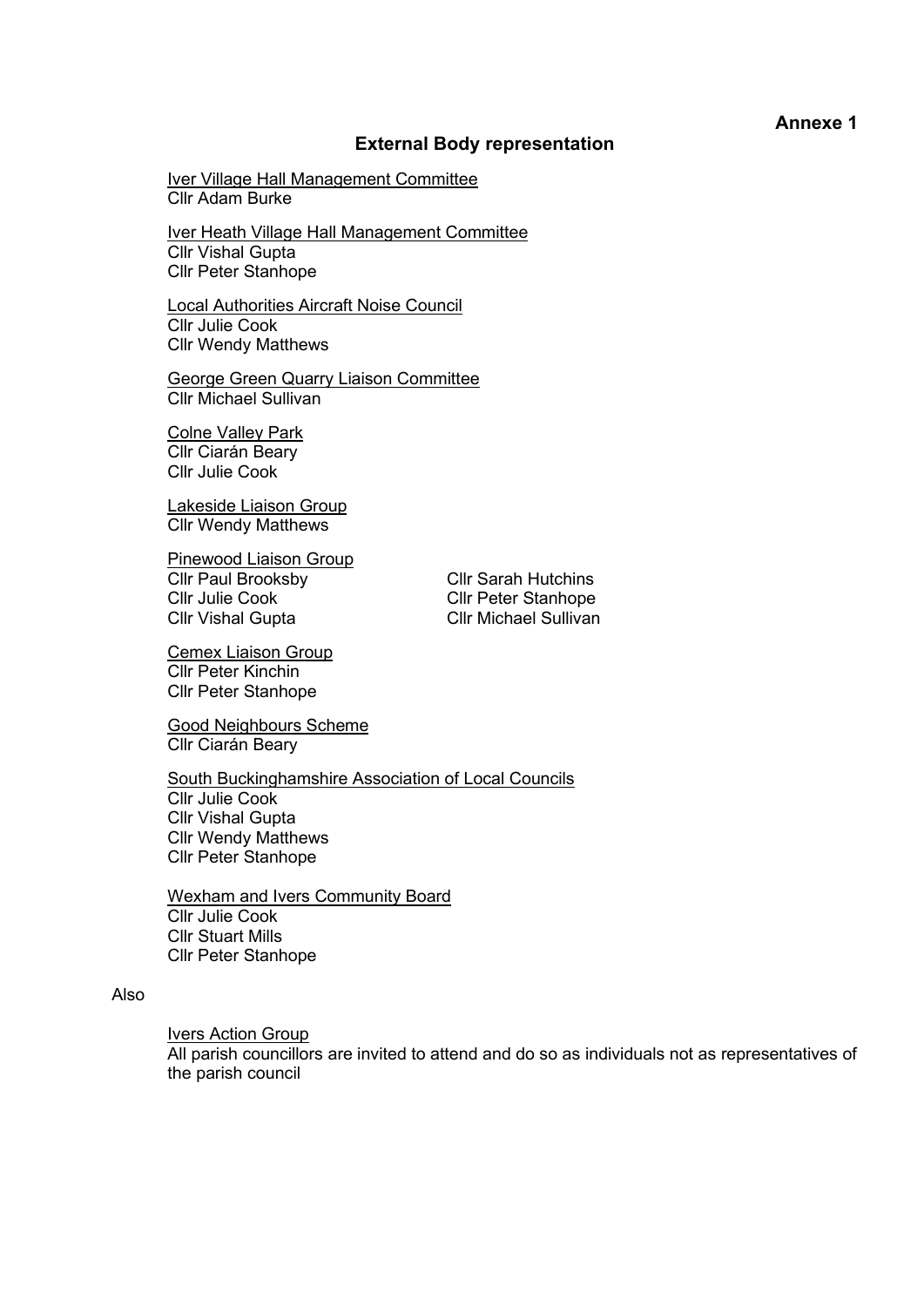#### **Annexe 2**

#### **Partnership Agreement**

#### **The Ivers Parish Council and the Colne Valley Park Trust**

#### April 2022 to March 2027

#### **Shared Objectives:**

The partners agree to work together in furtherance of the objectives of the Colne Valley Regional Park which are supported by the Council, namely:

- 1. To maintain and enhance the landscape, historic environment and waterscape of the park in terms of their scenic and conservation value and their overall amenity.
- 2. To safeguard the countryside of the Park from inappropriate development. Where development is permissible it will encourage the highest possible standards of design.
- 3. To conserve and enhance biodiversity within the Park through the protection and management of its species, habitats and geological features
- 4. To provide opportunities for countryside recreation and ensure that facilities are accessible to all.
- 5. To achieve a vibrant and sustainable rural economy, including farming and forestry, underpinning the value of the countryside.
- 6. To encourage community participation including volunteering and environmental education. To promote the health and social well-being benefits that access to high quality green space brings.

The partners will work together on these objectives for the benefit of residents of Iver Heath, Iver Village and Richings Park to protect, enhance and promote their local countryside.

This will help achieve the Parish Council's priorities relating to the green and wellbeing agendas.

Iver Parish will be the focus of the partnership work but opportunities to achieve the shared objectives will be pursued based on the landscape and its wildlife and the way these are perceived by local people.

#### **The partners will:**

Meet formally on a quarterly basis and as needed to consider spatial planning and project development opportunities

Attend an annual 'tour' of the parish to view and discuss issues and opportunities relating to the shared objectives.

Seek input on the preparation of responses to planning applications, informed by the Ivers Neighbourhood plan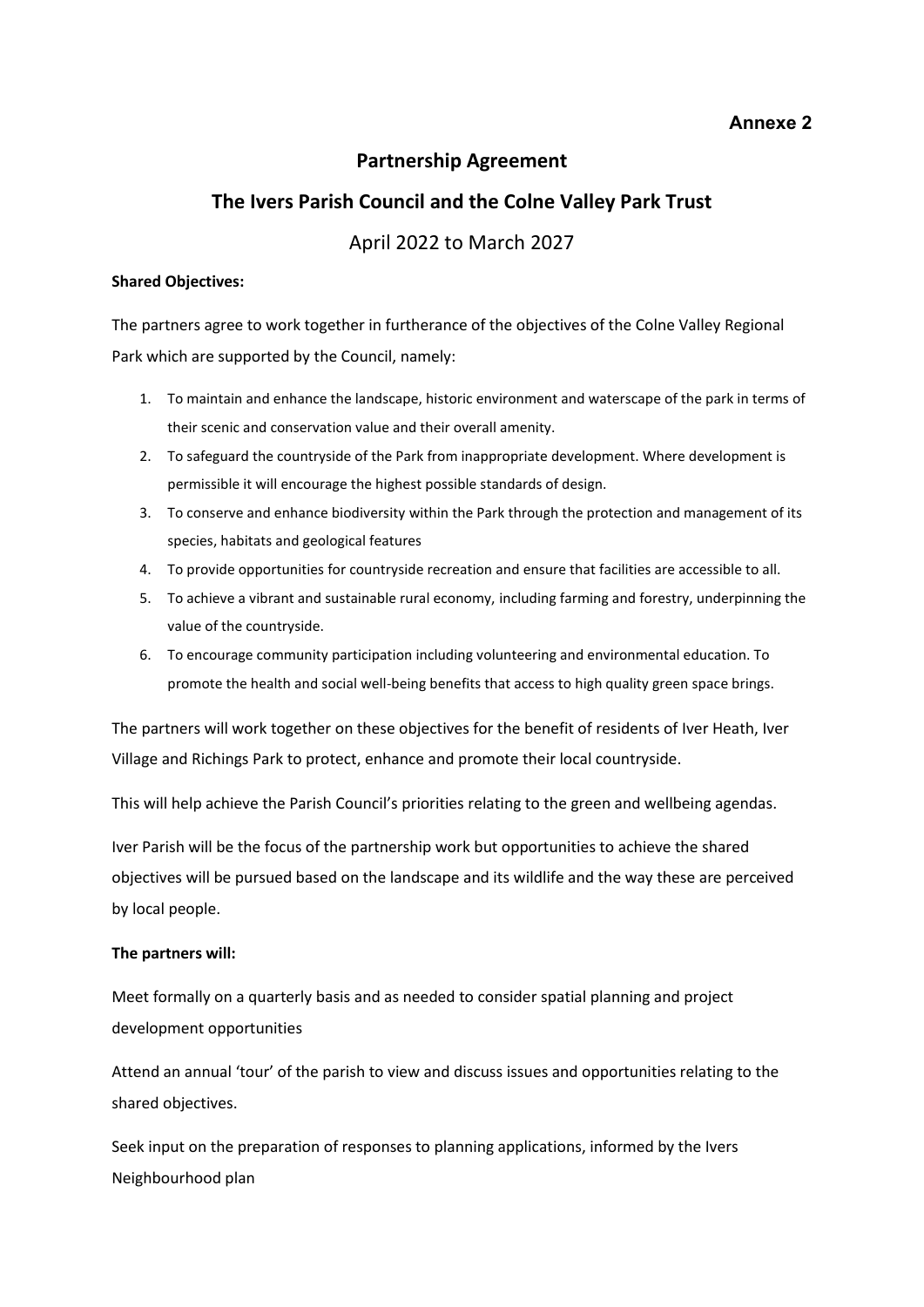Liaise at an early stage to co-ordinate demands for appropriate and meaningful environmental mitigation from developments. These will be informed by the Colne & Crane GI Strategy (or its successor documents) and the Plan U from of the Neighbourhood Plan *Existing GI Network and opportunities for its enhancement.*

Establish and maintain links between our respective websites. Share and comment on relevant website items and social media posts relating to the shared objectives in the Ivers.

Work together on Colne Valley Festival fortnight (or any similar initiative) to ensure a range of events take place throughout the Ivers. This work will take place only when there is funding available.

#### **The Ivers Parish Council will:**

Nominate the Chair or Vice Chair as the lead liaison point with the CVRP.

Actively promote the CVRP eg encouraging residents to join the 'Friends of the CVRP', locally-based businesses to become 'corporate supporters' and residents associations/community groups to join as members of the CVRP

Continue membership of the Colne Valley Regional Park as one of approximately 80 member organisations that between them represent tens of thousands of people

Make an annual contribution of £5,000 to the Trust. Paid in one installment in September each year upon receipt of an invoice from the Trust. The contribution will increase in line with any RPI increases each year starting from 2023/24.

Actively promote and champion the CVRP in dialogue with the local MP and Buckinghamshire Council.

Implement opportunities for 'proud to be in the CVRP' or 'part of the CVRP' branding at sites within the Parish. Ideally site interpretation to include CVRP logo and a map showing the site's context within the wider CVRP

#### **The Colne Valley Park Trust will:**

Nominate a lead individual (usually the Managing Agent) to act as the main liaison point with the Council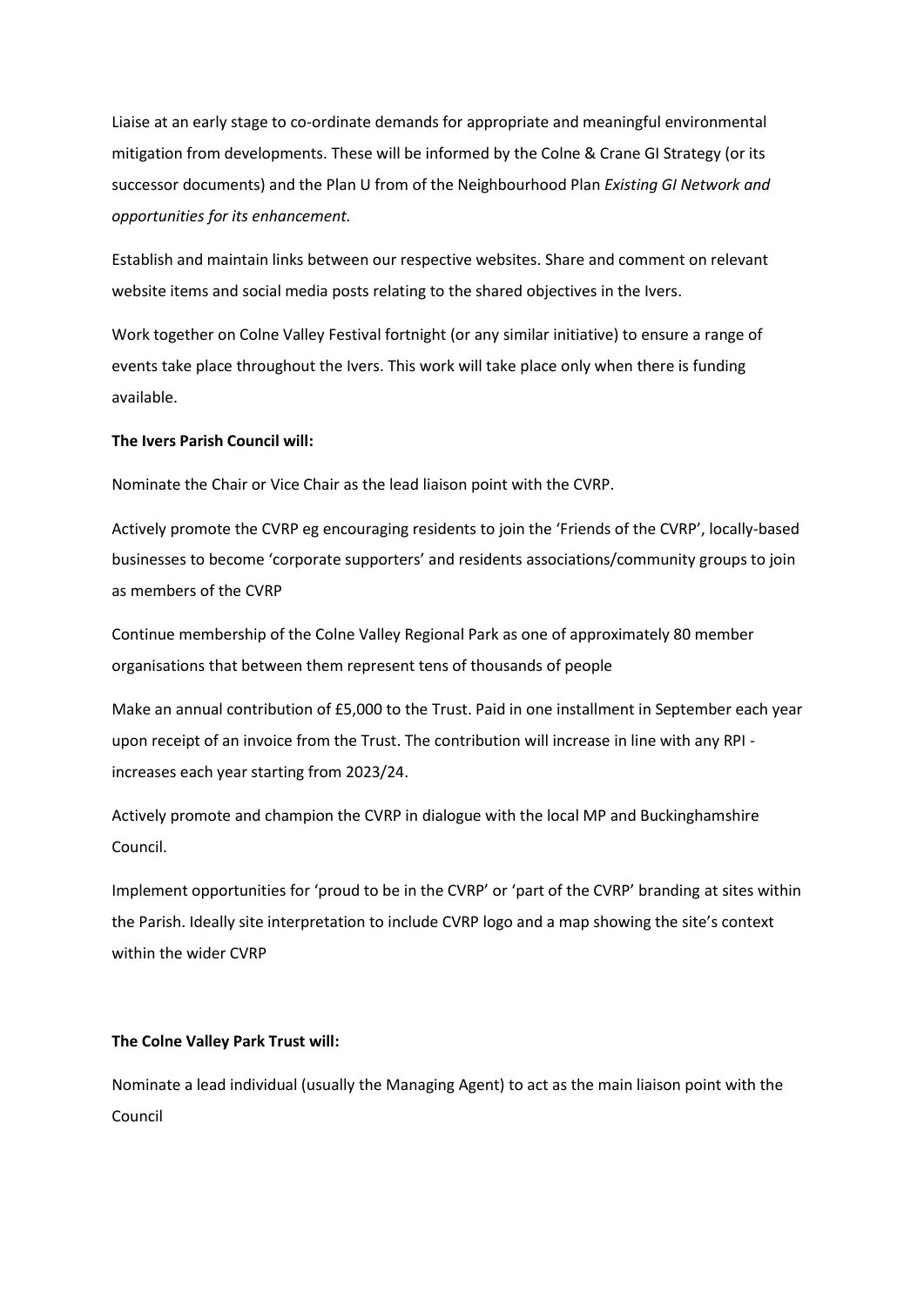Nominate a trustee to have oversight of the partnership. This trustee will not be expected to engage with all activity but will liaise with the Chair or Vice Chair of the Parish Council on at least an annual basis. This is expected to be by attending one of the partnership meetings

Support the approval process and updates of the Ivers Neighbourhood Plan as relevant to the shared objectives.

Recognise and thank TIPC for its support on newsletters and the CVRP website

Actively promote a circular walk in the Ivers as part of a series of 15-20 short walks throughout the CVRP. Promote the Colne Valley Trail through the Ivers including the main north to south route and an east to west route through the parish connecting Hillingdon with Langley Park. Seek funding to enhance the routes over and above the statutory responsibilities for Public Rights of Way.

On a best endeavours basis, ensure that at least one Trustee/Director lives in the Ivers and/or has strong local knowledge of the geography, issues and opportunities of the Ivers

Involve the Parish Council in developing CVRP projects to achieve the shared objectives and applying for grants for their implementation. Priorities for 2022/23 are listed in appendix A.

#### **The partners will expect from each other**

- A delivery-focused approach
- Honesty and mutual trust
- Commitment to pursuing the shared objectives
- Clear Communication and general transparency
- To support each other's stance on areas of shared objectives and interest.
- In the event that there are any situations where views of the partners differ, to clearly identify these at an early stage and agree a communications strategy which will include a focus on areas of agreement.